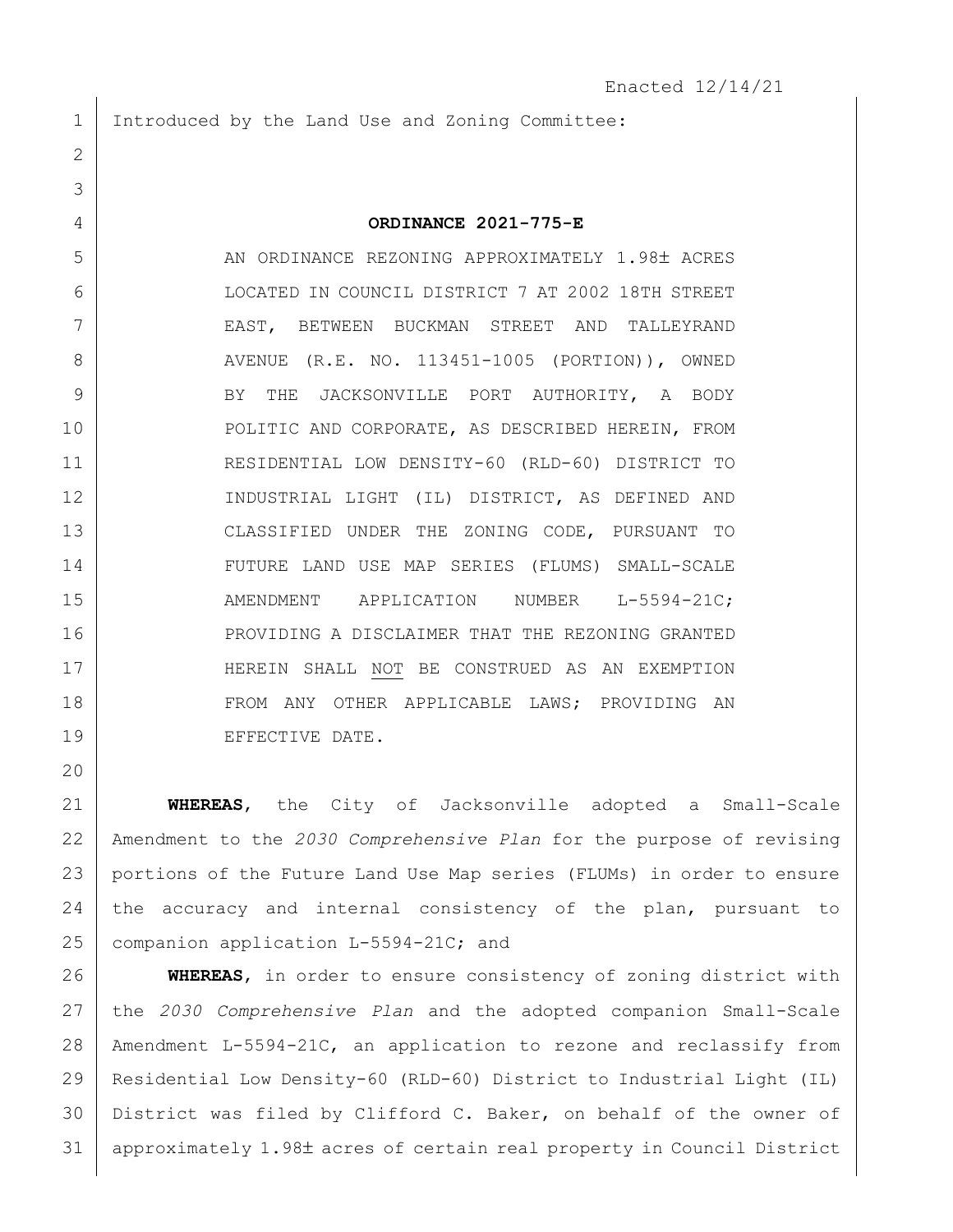$1 \mid 7$ , as more particularly described in Section 1; and

 **WHEREAS**, the Planning and Development Department, in order to ensure consistency of this zoning district with the *2030 Comprehensive Plan*, has considered the rezoning and has rendered an advisory opinion; and

6 **WHEREAS**, the Planning Commission has considered the application 7 and has rendered an advisory opinion; and

8 **WHEREAS**, the Land Use and Zoning (LUZ) Committee, after due 9 notice, held a public hearing and made its recommendation to the 10 Council; and

11 **WHEREAS**, the City Council, after due notice, held a public 12 | hearing, and taking into consideration the above recommendations as 13 well as all oral and written comments received during the public 14 | hearings, the Council finds that such rezoning is consistent with the 15 *2030 Comprehensive Plan* adopted under the comprehensive planning 16 ordinance for future development of the City of Jacksonville; now, 17 therefore

18 **BE IT ORDAINED** by the Council of the City of Jacksonville:

19 **Section 1. Subject Property Location and Description.** The 20 | approximately 1.98± acres (R.E. No. 113451-1005 (portion)) is located 21 in Council District 7 at 2002 18<sup>th</sup> Street East, between Buckman Street 22 and Talleyrand Avenue, as more particularly described in **Exhibit 1**, 23 dated July 14, 2021, and graphically depicted in **Exhibit 2**, both of 24 which are **attached hereto** and incorporated herein by this reference 25 (the "Subject Property").

26 **Section 2. Owner and Applicant Description.** The Subject 27 Property is owned by the Jacksonville Port Authority, a body politic 28 and corporate. The applicant is Clifford C. Baker, 2831 Talleyrand 29 Avenue, Jacksonville, Florida 32206; (904) 357-3090.

30 **Section 3. Property Rezoned.** The Subject Property, 31 pursuant to adopted companion Small-Scale Amendment Application L-

 $- 2 -$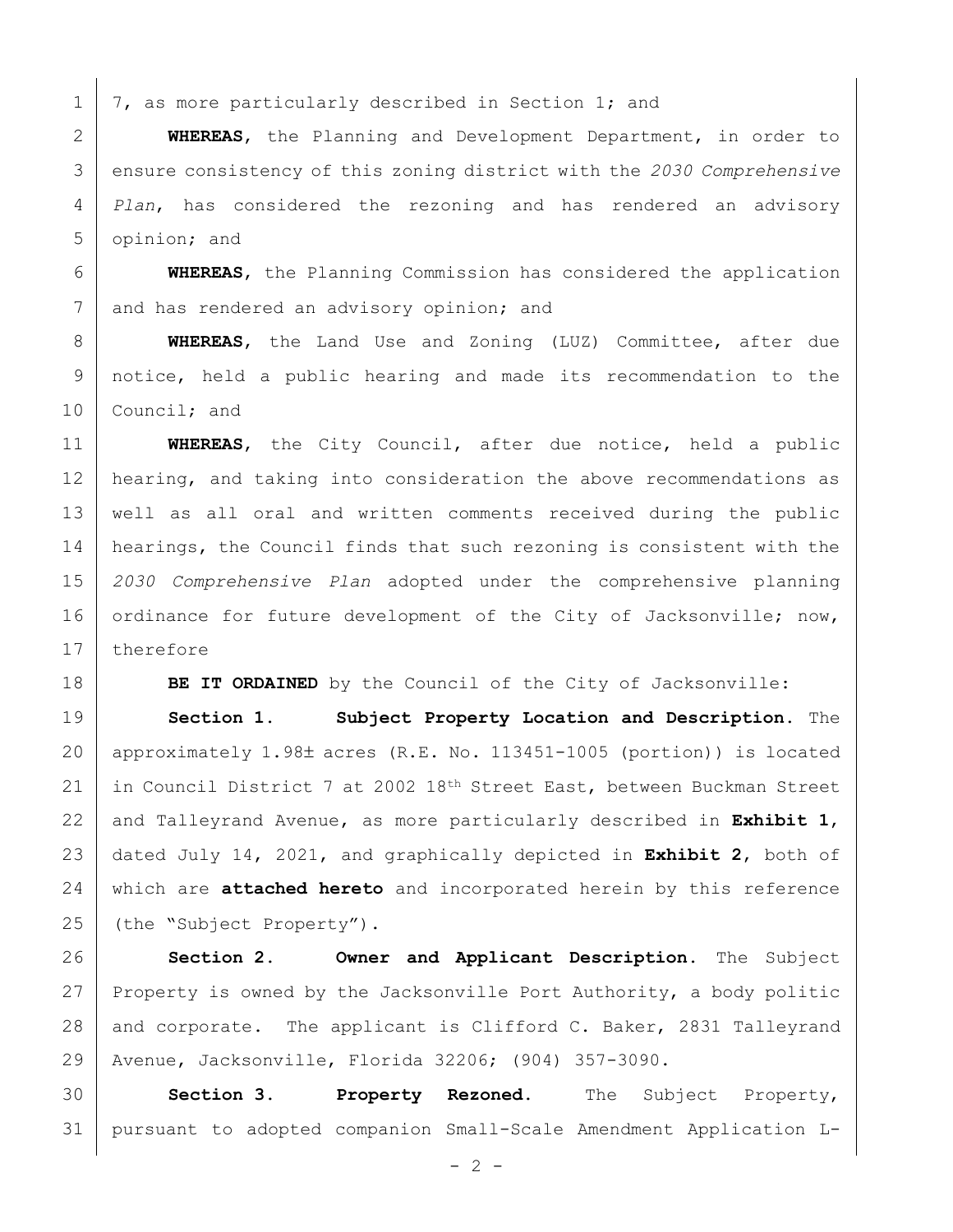5594-21C, is hereby rezoned and reclassified from Residential Low Density-60 (RLD-60) District to Industrial Light (IL) District.

 **Section 4. Contingency.** This rezoning shall not become effective until 31 days after adoption of the companion Small-Scale Amendment; and further provided that if the companion Small-Scale 6 | Amendment is challenged by the state land planning agency, this 7 rezoning shall not become effective until the state land planning 8 | agency or the Administration Commission issues a final order determining the companion Small-Scale Amendment is in compliance with Chapter 163, *Florida Statutes.*

 **Section 5. Disclaimer.** The rezoning granted herein 12 | shall not be construed as an exemption from any other applicable 13 | local, state, or federal laws, requiations, requirements, permits or 14 | approvals. All other applicable local, state or federal permits or approvals shall be obtained before commencement of the development 16 or use and issuance of this rezoning is based upon acknowledgement, 17 | representation and confirmation made by the applicant(s), owner(s), developer(s) and/or any authorized agent(s) or designee(s) that the 19 subject business, development and/or use will be operated in strict compliance with all laws. Issuance of this rezoning does **not** approve, promote or condone any practice or act that is prohibited or 22 restricted by any federal, state or local laws.

 **Section 6. Effective Date.** The enactment of this Ordinance shall be deemed to constitute a quasi-judicial action of the City Council and shall become effective upon signature by the Council 26 President and the Council Secretary.

- 
- 
- 
-